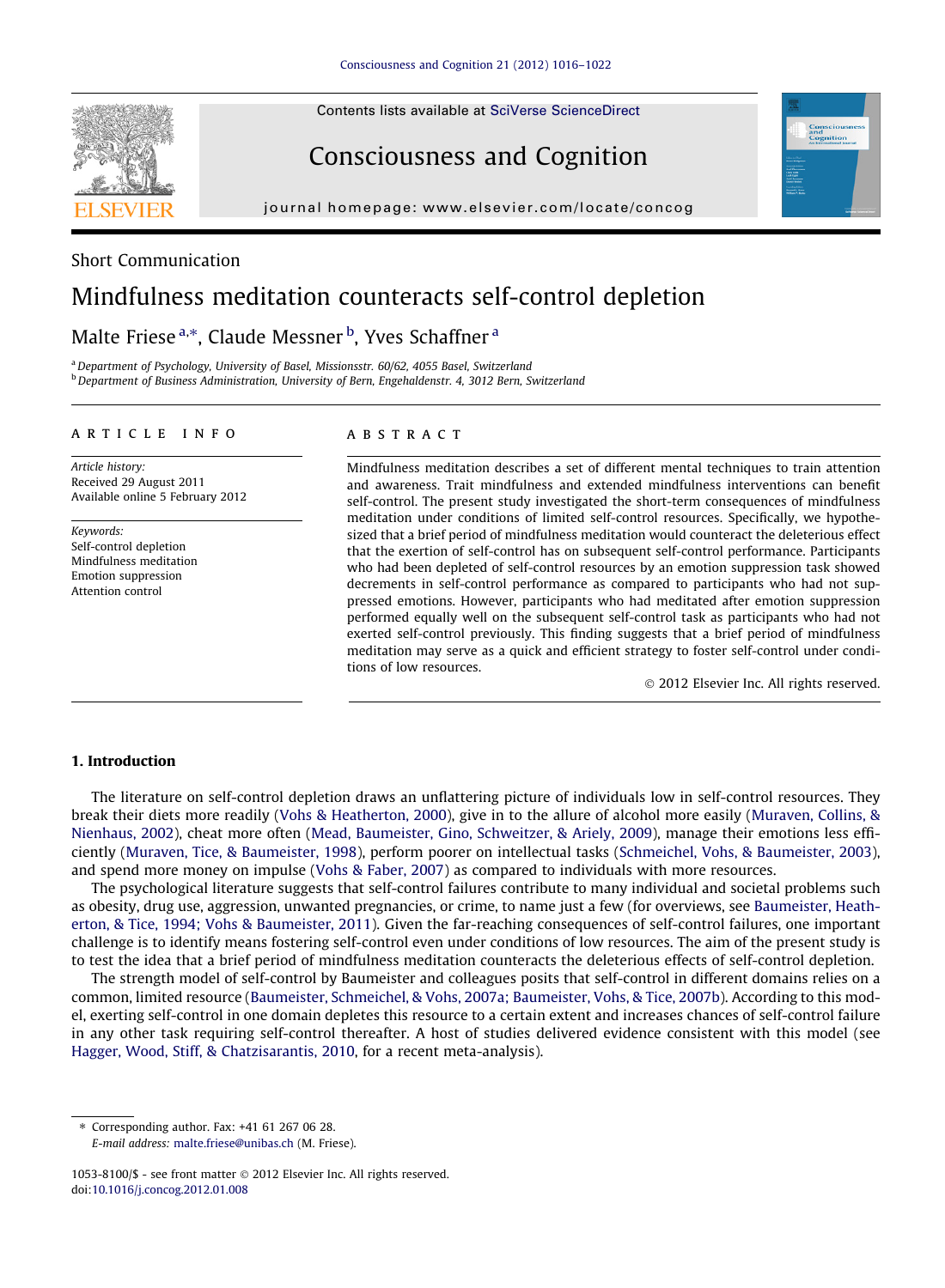In light of the considerable consequences of self-control failures, researchers have recently begun to investigate the psychological and physiological processes that allow for good self-control even under conditions of low resources. [Gailliot and](#page-6-0) [colleagues \(2007\)](#page-6-0) showed that a dose of glucose improves self-control. The administration of glucose may be a reasonable strategy to improve self-control if the glucose derives from healthy products. Typically, healthy products contain glucose from polysaccharides. The metabolism requires considerable time to actually make glucose available from polysaccharides, which prevents many healthy products from serving as a quick counterstrategy to self-control depletion. More fast-acting glucose (from monosaccharides or disaccharides) is contained in many unhealthy sweet snacks or drinks that are often consumed in addition to one's regular diet. Therefore, the consumption of high-energy sweet snacks may not be a wise strategy to counter self-control depletion in the long run. However, not only glucose consumption counteracts low resources, but also internal psychological processes. An abstract information-processing mode activates and leads to a focus on personal standards and values, which in turn fosters self-control ([Agrawal & Wan, 2009; Baumeister, DeWall, Ciarocco, & Twenge, 2005](#page-5-0)). For example, participants who had thought and written about one of their core values after having been depleted of self-control resources persisted longer on a tedious task (a numeric puzzle) than participants who had thought and written about the values of a different person ([Schmeichel & Vohs, 2009\)](#page-6-0).

In the present study, we investigated the possibility that a brief period of mindfulness meditation may be another way to boost self-control after resource depletion. Mindfulness meditation has been incorporated into several psychological interventions in medical and mental health settings with good efficacy (e.g., [Baer, 2003; Grossman, Niemann, Schmidt, & Walach,](#page-5-0) [2004; Hayes, 2004; Hoelzel et al., 2011; Kabat-Zinn, 1990](#page-5-0)) and in self-directed meditation trainings for laypersons in western cultures.

In mindfulness meditation, meditators strive to bring their complete attention to the present moment in a non-judgmental, accepting way [\(Kabat-Zinn, 1990\)](#page-6-0). In a successful mindfulness meditation, meditators experience current feelings, thoughts, and bodily sensations with all senses very clearly and plainly, as something that passes by, without judging or evaluating it, and without having to act on these sensations. In a typical mindfulness exercise, meditators aim to focus their attention on a particular experience and become fully aware of this experience such as one's breath and the sensations it evokes in various parts of the body. Practiced regularly over a longer time span of months and even years, this state of mindfulness is considered to convert into a stable, dispositional tendency to be mindful [\(Baer, Smith, Hopkins, Krietemeyer, &](#page-5-0) [Toney, 2006; Brown, Ryan, & Creswell, 2007](#page-5-0)).

The effects of mindfulness meditation have mostly been investigated in the context of clinical practice and research where it has been proven useful for a great number of psychological disorders and well-being in general (for an overview, see [Brown et al., 2007](#page-6-0)). In recent years, growing evidence suggests that mindfulness meditation may also be beneficial for mechanisms involved in self-control. For example, it has been shown to improve emotion regulation [\(Baer, Smith, & Allen,](#page-5-0) [2004; Brown & Ryan, 2003\)](#page-5-0) and aspects of attention regulation ([Hodgins & Adair, 2010; Jha, Krompinger, & Baime, 2007](#page-6-0)), which is a crucial aspect of self-control processes ([Baumeister et al., 1994; Metcalfe & Mischel, 1999\)](#page-5-0). In addition, it is associated with improvements in executive functioning such as working memory and response inhibition ([Chan & Woollacott,](#page-6-0) [2007; Zeidan, Johnson, Diamond, David, & Goolkasian, 2010](#page-6-0)) that subsequently led to improved socioemotional functioning and emotion regulation ([Jha, Stanley, Kiyonaga, Wong, & Gelfand, 2010; Sahdra et al., 2011](#page-6-0)). More generally, there is preliminary evidence that meditation training can result in increased control and more efficient use of limited brain resources ([Slagter et al., 2007\)](#page-6-0).

Most of the published work has investigated the effects of mindfulness as a trait (as assessed with established mindfulness inventories, e.g., [Baer et al., 2006; Brown & Ryan, 2003](#page-5-0)), often comparing experienced meditators with non-meditators, or employed meditation interventions usually lasting over periods of several weeks or months that compared the effects of these interventions with control groups (e.g., waiting lists; [Brown et al., 2007; Hölzel et al., 2011](#page-6-0)). Much less research has investigated the effect of brief mindfulness interventions (lasting only several minutes) on various indicators of emotional, cognitive, and behavioral functioning ([Brown et al., 2007](#page-6-0)). Some of these studies support the idea that even briefly introduced states of mindfulness could foster self-control. For example, participants who had engaged in a brief mindfulness meditation exercise showed a reduced negativity to repetitive thoughts ([Feldman, Greeson, & Senville, 2010](#page-6-0)), a reduced dysphoric mood compared to a rumination and a distraction control groups [\(Broderick, 2005](#page-6-0)), and better emotion regulation as indicated by lower self-reported negative affect in response to negative pictures and a greater willingness to expose oneself to negative pictures [\(Arch & Craske, 2006,](#page-5-0) see also [Erisman & Roemer, 2010](#page-6-0)).

Most relevant for present purposes are two studies that can be interpreted as reporting preliminary evidence for an improved ability to control a dominant response tendency after a mindfulness induction. First, a 9-min focused breathing exercise led to less spider-avoiding behavior as compared to control conditions in spider fearful participants ([Hooper, Davies,](#page-6-0) [Davies, & McHugh, 2011\)](#page-6-0). Second, participants who were made mindful by means of a raisin-eating task [\(Kabat-Zinn,](#page-6-0) [1990\)](#page-6-0) displayed less aggressive behavior after a social-rejection feedback than participants in a control condition, withstanding a possible impulse to aggress against the person who delivered the negative feedback [\(Heppner et al., 2008](#page-6-0)).

In sum, growing evidence demonstrates relations of trait mindfulness and mindfulness training studies on outcomes associated with executive functioning and self-control. Additional preliminary evidence points to the possibility that even very brief mindfulness manipulations may temporarily foster self-control. The present study adds to this work by focusing on the immediate effects of mindfulness meditation on self-control. That is, we investigated effects of a single, brief period of mindfulness meditation on self-control performance. Importantly, while extant research has focused on the effects of mindfulness under 'normal' conditions, the present research adds a dynamic element by examining the potential benefits of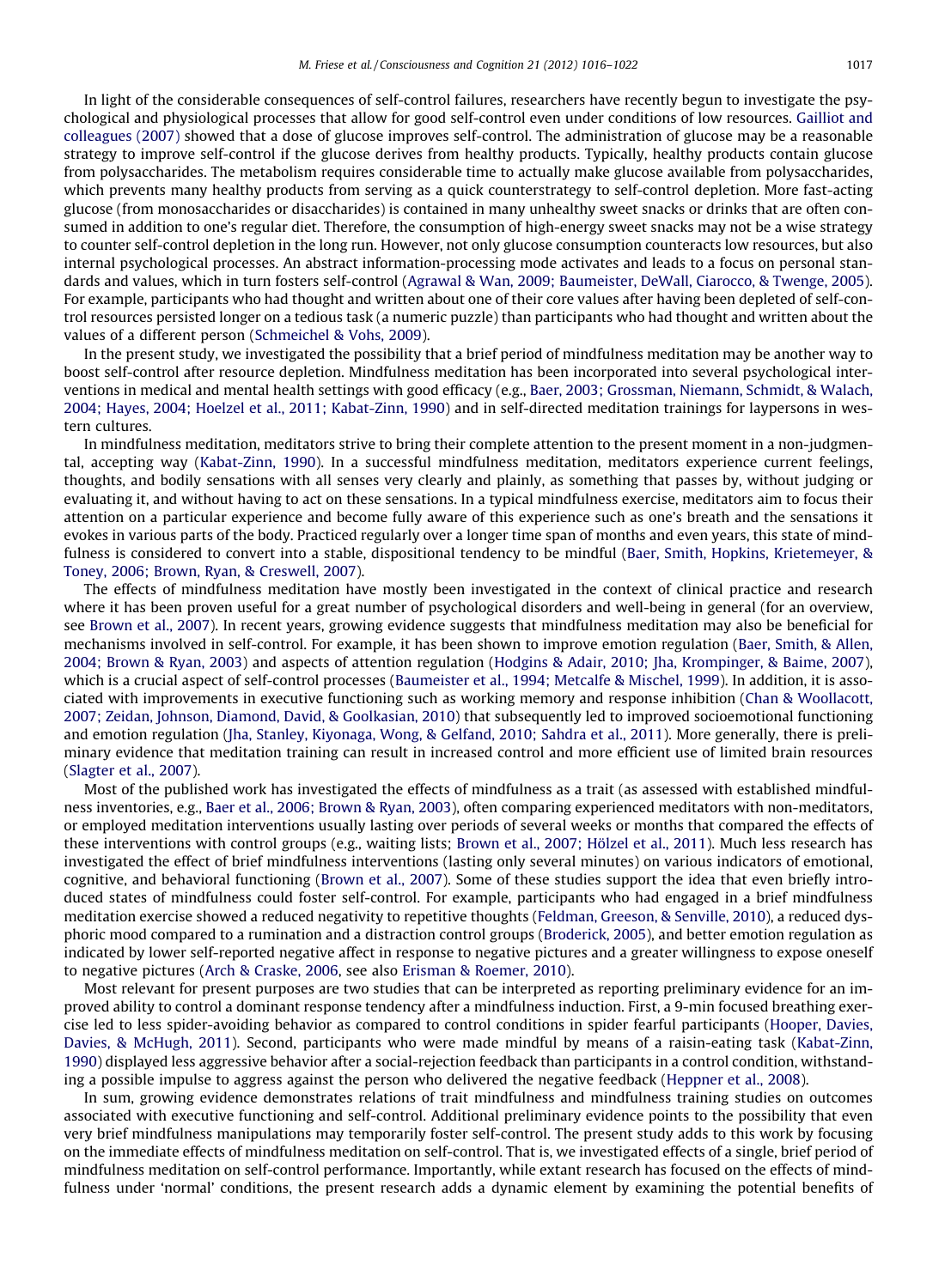mindfulness on self-control performance specifically under conditions of low resources. Under such conditions, self-control success is at risk [\(Baumeister et al., 2007a, 2007b](#page-5-0)), and individuals are in particular need for an efficient stewardship of resources. Even though prior research in the context of the strength model of self-control suggests that it is often difficult for brief experimental manipulations to foster self-control for participants with full resources (e.g., [Gailliot et al., 2007; Muraven](#page-6-0) [& Slessareva, 2003; Schmeichel & Vohs, 2009; Tice, Baumeister, Shmueli, & Muraven, 2007](#page-6-0)), we assumed that a bolstering effect would be observable after self-control had been temporarily weakened.

The idea that meditation may be an appropriate means to counteract self-control depletion is also corroborated by work on Attention Restoration Theory [\(Kaplan, 1995](#page-6-0)). Based on research showing that meditation can change activity in brain areas implicated in self-control (e.g., [Cahn & Polich, 2006; Tang et al., 2007\)](#page-6-0), [Kaplan \(2001\)](#page-6-0) proposed (but did not test) the hypothesis that a brief period of meditation would restore the ability for directed attention, a construct closely related to self-control resources [\(Kaplan & Berman, 2010\)](#page-6-0).

In sum, we hypothesized that a brief period of mindfulness meditation would counteract the effects of self-control depletion. To this end, we approached participants of a 3-day introductory seminar on mindfulness meditation and asked them to take part in a short psychological study. We expected that participants who had exerted self-control (suppressing emotions) would perform worse on a subsequent self-control task as compared to participants in a control condition. We further assumed that participants who had meditated after emotion suppression would show less performance impairment than participants who had not meditated.

## 2. Method

#### 2.1. Participants and design

Sixty-six participants ( $M_{\text{age}}$  = 43.27,  $SD_{\text{age}}$  = 11.91, 40 women) were assigned to one of three conditions: 'no emotion suppression', 'emotion suppression' and 'emotion suppression plus meditation'. They received a chocolate bar in return. There were no significant differences between conditions in terms of age ( $F < 1$ ,  $p > .55$ ) or gender ( $\chi^2 = 1.78$ ,  $p = .411$ ).

#### 2.2. Procedure

Participants were approached at the end of the second day of a 3-day introductory meditation seminar in various German and Swiss cities. In these seminars, participants learned basic meditative skills such as relaxing, attending to and accepting ongoing thoughts, feelings, or sensations, visualizing, and using intuition ([Bishop et al., 2004; Hölzel et al., 2011\)](#page-5-0). The aim of the seminar was to teach participants skills to allow them to reach physical and mental relaxation and reduce stress with the means of various mental techniques. An experienced instructor guided participants through various meditation exercises before they had in turn the opportunity to practice each of these exercises independently. A particular focus lay on mindfulness meditation exercises in which participants learned to become aware of and direct their attention to sensations and experiences that they usually did not attend to. For example, they learned to attend to the sensations of their chest moving with the rhythm of breathing, focusing attention on this experience and redirecting attention to these sensations whenever it had turned to something different. Similar exercises dealt with sensations and observations of certain muscles (e.g., in the neck, the arms) in different bodily positions such as a comfortable sitting position or lying on a mattress on the floor. In addition, they were guided through a mental tour to become aware of things in their lives that they were particularly comfortable with at that point in time, or particularly uncomfortable, what was important in their lives and what was less important with the aim of finding acceptance and clarity for issues that felt previously unresolved. The seminars were independent from ideological, philosophical, or religious organizations.

On the second day, at the end of the official seminar agenda and with the consent of the course leader, the experimenter asked seminar attendants whether they would participate in a research study. Participants took part in groups of seven to seventeen. They were assigned to one of three experimental conditions. First, participants completed the resource manipulation task. Then, they engaged in an intermediate task for 5 min, which was either a line-drawing task (no emotion suppression and emotion suppression conditions) or meditation (emotion suppression plus meditation condition). Finally, all participants completed a version of the d2 Test of Attention [\(Brickenkamp, 1981](#page-6-0)) as the measure of self-control depletion, provided demographic information and were debriefed.

#### 2.3. Materials

#### 2.3.1. Manipulation of self-control resources

A sequence of five video spots (6.5 min in total) taken from [www.youtube.com](http://www.youtube.com) was shown to each group of participants via a silver screen. All spots were intended to elicit disgust emotions in participants by showing, for example, a doctor pulling a nymph out of a person's neck, or a close-up of someone squeezing a massive pimple on another person's back. Participants in the no suppression condition were asked to watch the video naturally and to allow all emotions that may arise in response to it. Participants in the suppression and the suppression plus meditation conditions were asked to suppress all emotions that may arise in response to the video so that it would be impossible to tell from their facial expression what they felt.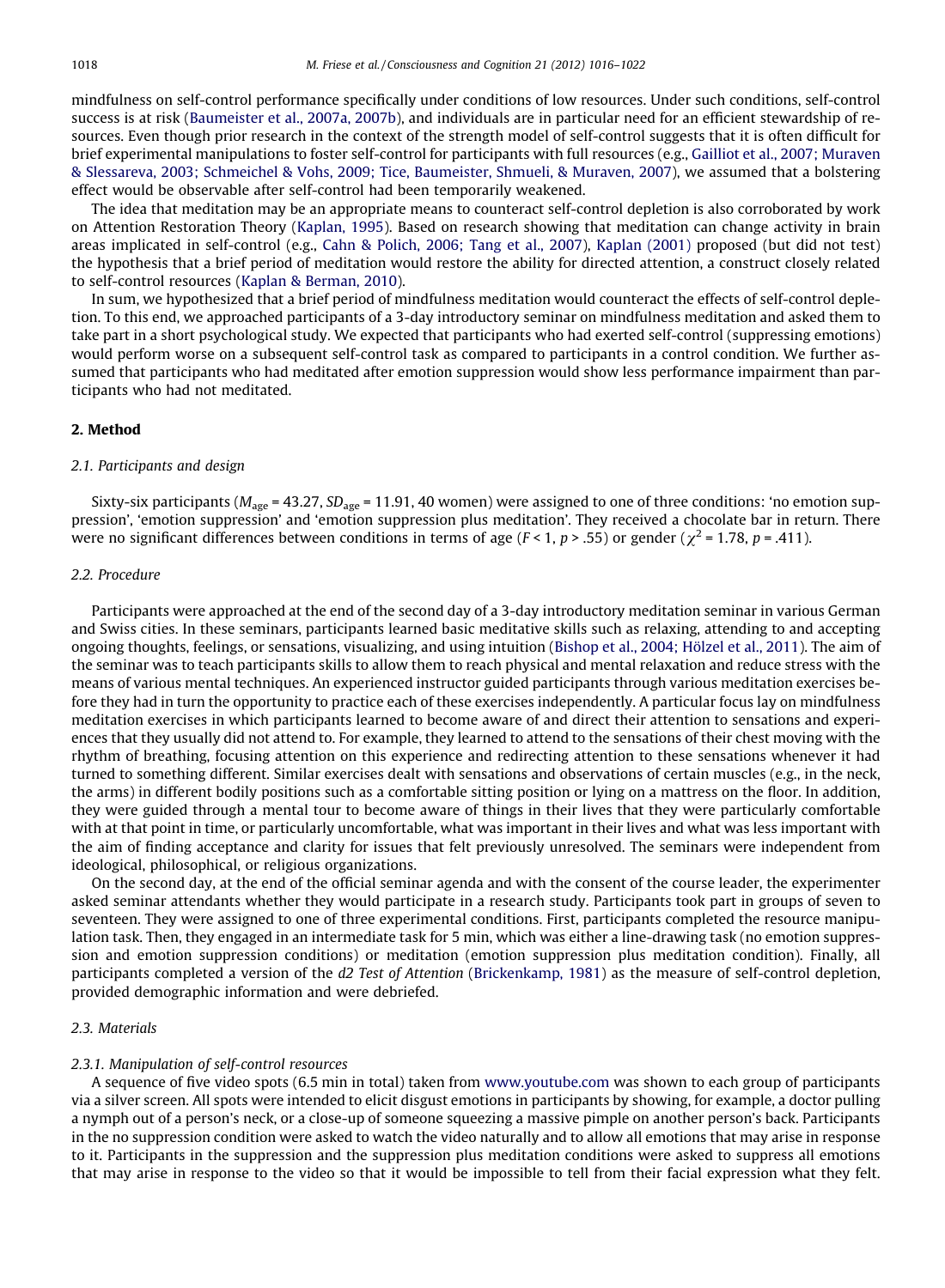Emotion suppression has repeatedly been used to deplete self-control resources ([Hagger et al., 2010\)](#page-6-0). All instructions were given in writing, not verbally. Despite the assessment in groups, participants were unaware of the other experimental conditions.

#### 2.3.2. Intermediate tasks

Participants in the no suppression and suppression conditions completed up to six connect-the-dots figures in which the connected dots formed mundane objects (e.g., elephant, airplane). The task was chosen to be neither boring nor resource demanding. Participants in the suppression plus meditation condition were asked to meditate following the procedures they had learnt in the seminar. Both intermediate tasks lasted 5 min.

#### 2.3.3. d2 Test of attention

The d2 is a widely established and well-validated standardized test of attention and concentration [\(Brickenkamp, 1981](#page-6-0)). The test consists of ds and ps, which are shown in 14 rows with 47 characters each. Each character is marked with one to four apostrophes on the top and/or at the bottom (e.g., two on the top and two at the bottom in the case of four dashes). Participants are instructed to cross out as many d characters with two apostrophes as possible without committing errors of commission or errors of omission. The d2 test is structurally similar to the ''crossing-out-letters task'' that is often used in research on the strength model of self-control [\(Baumeister, Bratslavsky, Muraven, & Tice, 1998; Hagger et al., 2010](#page-5-0)). It requires the control of attention as the test-takers need to quickly and reliably discriminate between adjacent and similarly looking, but slightly different letters. In addition, the d2 requires inhibitory control as the participants have to inhibit the impulse to cross out very similarly looking ds with more or less than two apostrophes and similarly looking ps with one to four apostrophes while at the same time they are instructed to go fast and to commit no errors. Thus, with attention and inhibitory control the d2 test draws on two hallmarks of self-control more generally ([Baumeister et al., 2007a,](#page-5-0) [2007b](#page-5-0)). The d2 has been successfully used previously as a measure of self-control strength [\(Hui et al., 2009](#page-6-0)) and performance on the d2 is positively related with long-term meditation experience [\(Moore & Malinowski, 2009\)](#page-6-0).

Participants started to work on the d2 simultaneously. Every 20 s the experimenter gave a sign and participants started with a new row. Participants were instructed to work as fast as possible without committing errors. We employed the most widely used indicator for overall performance on this test as our dependent variable (i.e., the total number of items processed minus errors, TN-E; [Brickenkamp, 1981](#page-6-0)). However, almost identical results emerged for other indicators of performance such as the total number of items processed (TN) and the concentration performance (CP: TN-errors of commission).

# 3. Results

# 3.1. Pretest

An independent pretest with 24 participants showed that it was more exhausting to suppress emotions during the disgust-eliciting films than to let flow emotions (mean of two manipulation check questions: 'How exhausting was it for you to follow the instructions during the film clip?' and 'How much did you have to concentrate to follow the instructions during the film clip?', Cronbach's  $\alpha$  = .85, 7-point scale ranging from 0 to 6;  $M_{\text{no suppress}} = 1.21$ ,  $SD_{\text{no suppress}} = 1.16$ ;  $M_{\text{suppress}} = 3.25$ ,  $SD<sub>suppress</sub> = 1.45$ ;  $t(22) = 3.81$ ,  $p = .001$ ,  $d = 1.62$ ). The same pretest showed that suppressing emotions during the films impaired subsequent performance on the d2-test ( $M_{\text{no suppress}} = 561.33$ ,  $SD_{\text{no suppress}} = 53.20$ ;  $M_{\text{suppress}} = 488.92$ ,  $SD_{\text{sup}}$  $_{\text{press}}$  = 95.91;  $t(22)$  = 2.29,  $p$  = .032,  $d$  = 0.98), indicating that successful performance on the d2 test requires self-control resources.

# 3.2. Main study

In the main study, d2 performance was analyzed with a one-way between-subjects ANOVA with three conditions (no suppression, suppression, suppression plus meditation). This analysis revealed a significant main effect ( $M_{no\ supers}$  = 462.44,  $SD_{\text{no} \text{sumness}} = 72.77; M_{\text{suppress}} = 415.92, SD_{\text{suppress}} = 65.81; M_{\text{sup+med}} = 455.42, SD_{\text{sup+med}} = 55.54; F(2,63) = 3.50, p = .036,$  $\eta_p^2$  = .100; see [Fig. 1](#page-4-0)). A priori defined contrast analyses showed that, as expected, emotion suppression led to poorer d2 performance as compared to the no suppression condition  $(t(63) = 2.35, p = .022, d = 0.59)$ . Corroborating hypotheses further, performance in the suppression plus meditation condition was significantly better than in the suppression condition  $(t(63) = 2.16, p = .035, d = 0.54)$  while the no suppression and suppression plus meditation conditions did not differ  $(t < 1,$  $p = .723$ ,  $d = 0.09$ ; all analyses two-tailed). Thus, participants who had meditated after emotion suppression showed a similar d2-performance as participants who had not exerted self-control in the first task.

#### 4. Discussion

A brief period of mindfulness meditation counteracted the effects of self-control depletion and led to similar levels of performance on a task requiring self-control as compared to a control condition that did not exert self-control previously. By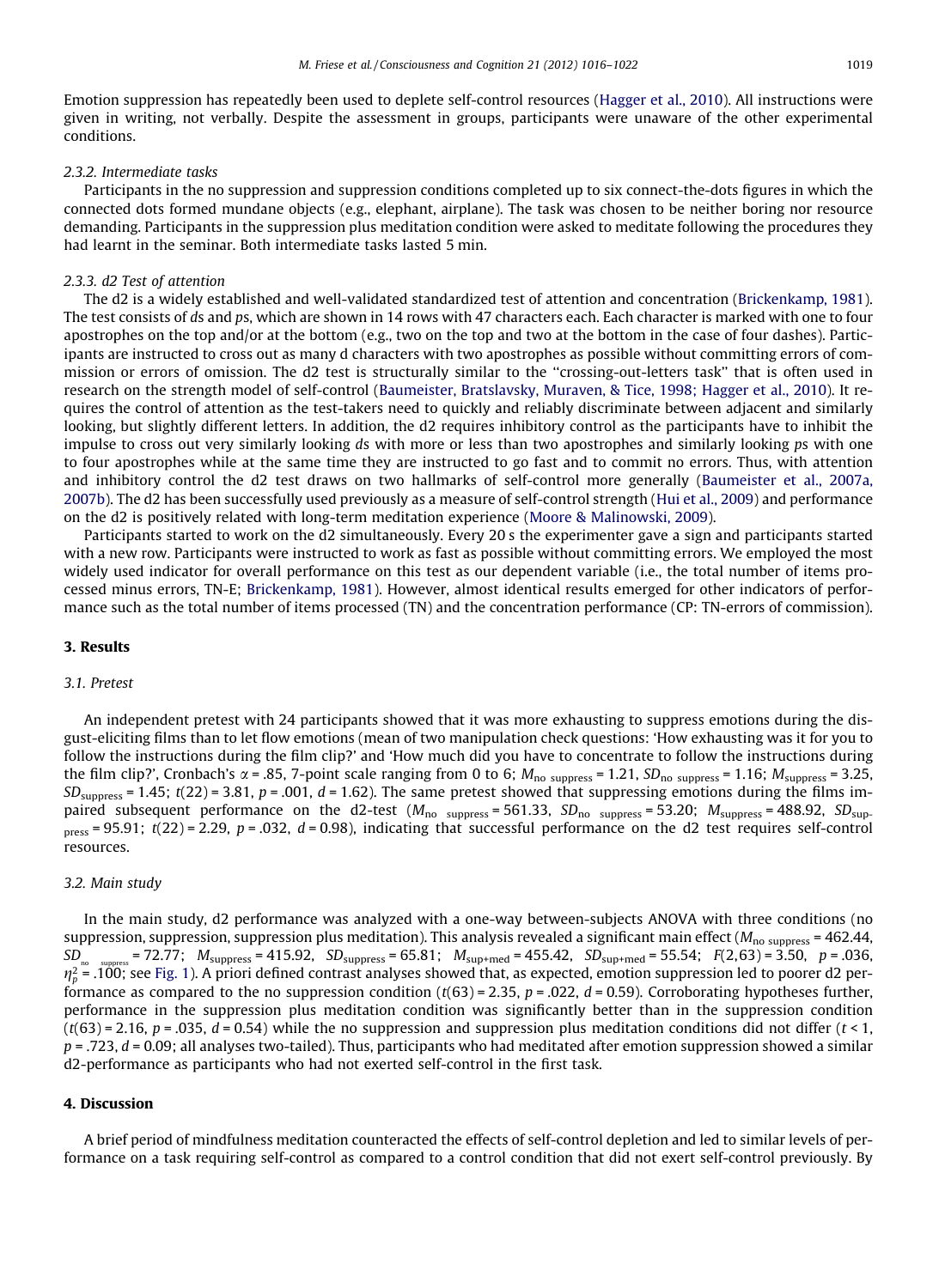<span id="page-4-0"></span>

Fig. 1. d2 Performance as a function of condition (no emotion suppression vs. emotion suppression vs. emotion suppression plus meditation). After emotion suppression, participants showed impaired d2 performance as compared to the no emotion suppression condition, but this effect was absent in the emotion suppression plus meditation condition. Error bars indicate standard errors of the mean. TN-E: Total number of items processed minus errors.

contrast, another group that was depleted of self-control resources and subsequently engaged in a number-drawing task instead of mindfulness meditation showed the expected impairment in self-control performance.

This study complements recent research on the effects of mindfulness meditation on attention processes [\(Hodgins &](#page-6-0) [Adair, 2010; Jha et al., 2007](#page-6-0)) as it shows beneficial effects of meditation in a task requiring attention control and inhibition. It extends these studies in at least two important ways. First, we investigated an immediate, short-term effect of a brief period of mindfulness meditation as compared to effects after several days, weeks, or months of meditation training, or differences between regular meditators or non-meditators that were not under investigation here. Second, and more centrally, we focused on a context in which individuals are in particular need for an efficient handling of mental resources, that is, after self-control depletion.

These results set the stage for further investigations that will address several critical questions on the relationship between mindfulness meditation and self-control after resource depletion. One critical issue refers to the mediating processes behind the observed effect. While the positive effects of mindfulness in general have been intensively researched in the last two decades, the underlying psychological processes that would allow for a deeper understanding why mindfulness is so broadly beneficial are not yet well understood (e.g., [Baer, 2007; Brown et al., 2007; Hoelzel et al., 2011](#page-5-0)). This is true for the present findings as well. In the following, we speculate about two possible mechanisms that may have contributed to the observed effect. First, a central aspect of mindfulness meditation is to increase awareness of acute inner experiences (e.g., [Bishop et al., 2004; Brown et al., 2007](#page-5-0)). Increased self-awareness in turn has been shown to reduce the deleterious effects of self-control depletion [\(Alberts, Martijn, & de Vries, 2011\)](#page-5-0), leading to the hypothesis that self-awareness may have been one mechanism that can account for the present findings. Second, mindfulness meditation may have led to a feeling of deep relaxation [\(Baer, 2003\)](#page-5-0), which could have helped to boost self-control performance thereafter [\(Tyler & Burns,](#page-6-0) [2008](#page-6-0)). Even though both of these potential mechanisms may turn out to have some explanatory value, it is conceivable that it may not be a single mechanism that is responsible for the positive effects of mindfulness in the present study, but that there may be different processes contributing jointly, just as a number of different mechanisms have been discussed with respect to the beneficial effects of mindfulness more generally [\(Brown et al., 2007; Hölzel et al., 2011\)](#page-6-0). When investigating these issues it will be important for future research to also employ different initial self-control tasks and different dependent variables in order to find out how generalizable the counteracting effect of mindfulness on self-control depletion is. Although various self-control tasks share a common ground (i.e., that they require self-control), self-control is a multi-faceted construct with different domains (e.g., emotion control, attention control, inhibitory control), in which each task has further specific qualities and requirements [\(Duckworth & Kern, 2011\)](#page-6-0).

A second important question is how long the beneficial effect of brief meditation periods after self-control depletion will hold up. This is not only relevant from a basic research point of view, but to the same degree for applied contexts in which self-control demands may stretch over considerable time spans. Future research may test this by implementing an unexpected third self-control task, for example, as part of an ostensibly unrelated study. Finally, an interesting possibility is that enduring meditation practice may in the long run help to establish a particularly resource-conserving information-processing mode that may effectively work like a buffer against self-control depletion, because resources are not as easily used up to considerable degrees as in individuals who are not trained in a similar manner. Preliminary supportive evidence for the assumption of resource-efficient information-processing in meditators comes from the previously mentioned neuroscientific work [\(Slagter et al., 2007](#page-6-0)), and from behavioral studies showing a reduced tendency to engage in rumination (e.g., [Borders,](#page-5-0) [Earleywine, & Jajodia, 2010; Jain et al., 2007\)](#page-5-0), which has been shown to reduce self-control resources [\(Denson, Pedersen,](#page-6-0) [Friese, Hahm, & Roberts, 2011\)](#page-6-0).

One limitation of the current study is that it did not realize a fully crossed design of self-control depletion and mindfulness meditation. This was due to the field character of the study and the corresponding difficulties of recruiting a sufficient number of participants for four experimental conditions. However, we would like to stress that the realized three experimental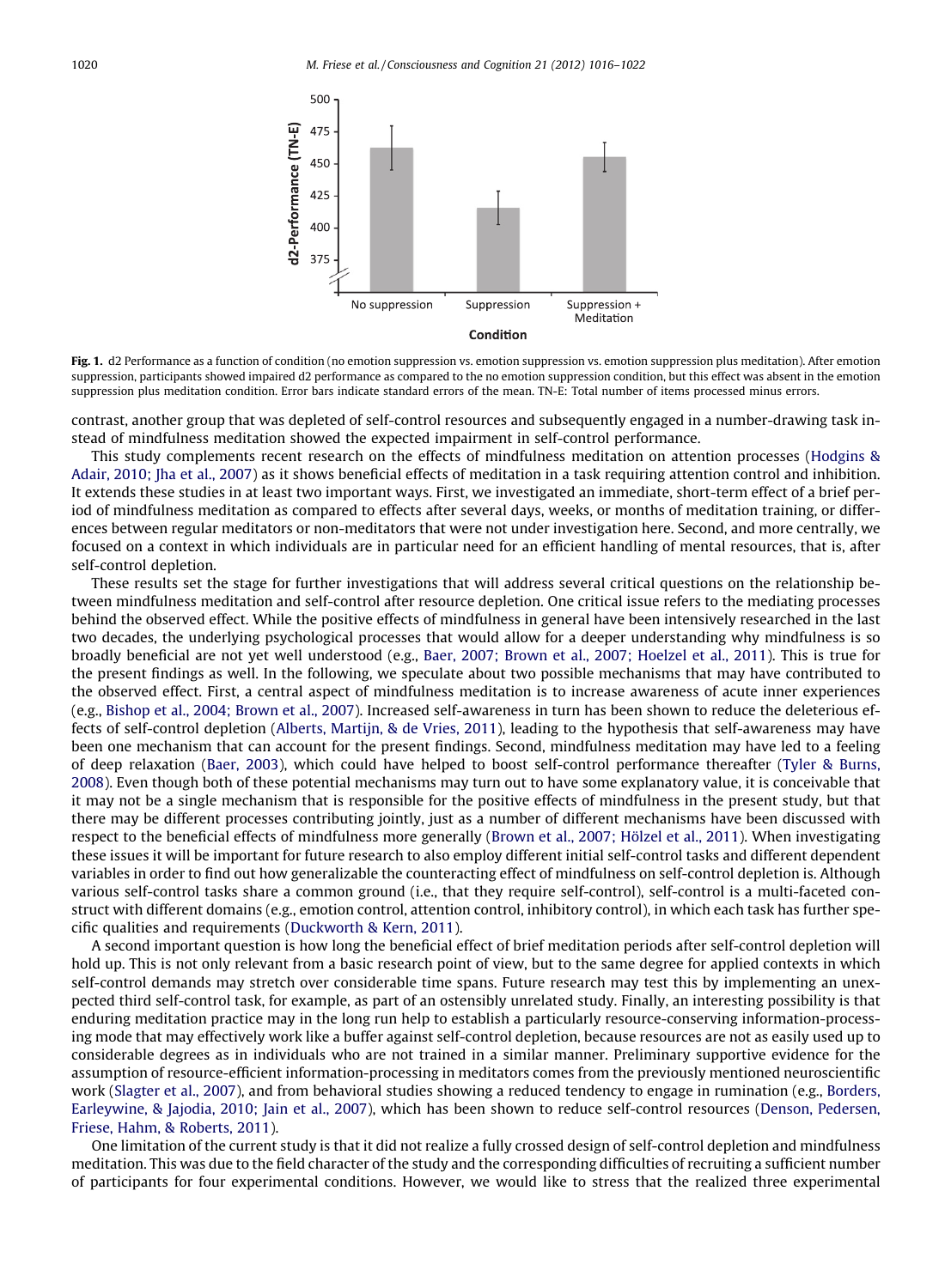<span id="page-5-0"></span>conditions suffice to adequately address the study's research question, namely, the suitability of a brief period of meditation to counteract the effects of self-control depletion. For this endeavor, the missing cell (no depletion/meditation) is the least crucial. Research in the realm of the strength model of self-control suggests that it is difficult for experimental manipulations to raise self-control performance above baseline levels for non-depleted participants (e.g., [Gailliot et al., 2007; Muraven & Slessareva,](#page-6-0) [2003; Schmeichel & Vohs, 2009; Tice et al., 2007](#page-6-0)). That is not to say that brief manipulations will have no effects on self-control under conditions of high resources. However, it may turn out that self-control performance will profit more readily from brief (mindfulness) manipulations under conditions of low (as compared to high) resources, after a provocation (cf. [Heppner et al.,](#page-6-0) [2008\)](#page-6-0), or any other factor that fosters impulsive responding. Future research using a fully crossed design and different intensities of brief mindfulness manipulations will test this speculation.

A second potential limitation of the present study is that participants were attendees of an introductory meditation seminar who had undergone two days of training in the seminar at the time of the data collection and who can be argued to believe in the beneficial effects of meditation. For several reasons we do not think that the characteristics of our sample can account for the findings. First, participants in all experimental conditions were attendees of the seminar. Because we used a between-participants design they were neither aware of the existence nor nature of the respective other experimental conditions. Consequently, the data collection in the context of the seminar suggested to all participants, not just those meditating during the study, that we were interested in effects of meditation. Thus, all participants should have been equally motivated to show the benefits of meditation. Second, in previous research, participants in waiting list control conditions did not show similar effects as meditation groups did (e.g., [Grossman et al., 2004; Moyer et al., 2011; Powers, Vording, &](#page-6-0) [Emmelkamp, 2009\)](#page-6-0). This situation structurally resembles the situation of the present study: All participants were generally interested in meditation, but only some actually meditated during the study. Third, there was no indication of less motivation in the non-meditating experimental groups as compared to the meditation group. In addition, the d2 test of attention is difficult to fake [\(Brickenkamp, 1981\)](#page-6-0) and the results were similar across various indicators of d2-performance. Fourth, previous research on brief mindfulness interventions employing undergraduate samples naïve with respect to meditation found theoretically predicted results (e.g., Arch & Craske, 2006; Heppner et al., 2008). Taken together, the literature suggests that engaging in mindfulness meditation has unique effects that cannot be fully accounted for by previous experience with meditation or beliefs in its positive effects. The findings obtained in the present study are thus unlikely to be due to the specific characteristics of the sample employed.

#### 5. Conclusion

In sum, this study showed the deleterious effect of emotion suppression for performance in a task requiring attention control and inhibition. A brief period of mindfulness meditation counteracted this effect and led to similar performance as in the control condition with full resources. Mindfulness meditation may be an efficient, quick, and healthy way to counteract the short-term effects of self-control depletion.

#### Acknowledgment

Preparation of this manuscript was supported by a grant from the Fund for the Promotion of Young Academics of the University of Basel to the first author.

#### References

Agrawal, N., & Wan, E. W. (2009). Regulating risk or risking regulation? Construal levels and depletion effects in the processing of health messages. Journal of Consumer Research, 36, 448–462.

Alberts, H., Martijn, C., & de Vries, N. K. (2011). Fighting self-control failure: Overcoming ego depletion by increasing self-awareness. Journal of Experimental Social Psychology, 47, 58–62.

Arch, J. J., & Craske, M. G. (2006). Mechanisms of mindfulness: Emotion regulation following a focused breathing induction. Behaviour Research and Therapy, 44, 1849–1858.

Baer, R. A. (2003). Mindfulness training as a clinical intervention: A conceptual and empirical review. Clinical psychology: Science and practice, 10, 125–143. Baer, R. A. (2007). Mindfulness, assessment, and transdiagnostic processes. Psychological Inquiry, 18, 238–242.

Baer, R. A., Smith, G. T., & Allen, K. B. (2004). Assessment of mindfulness by self-report – The Kentucky inventory of mindfulness skills. Assessment, 11, 191–206.

Baer, R. A., Smith, G. T., Hopkins, J., Krietemeyer, J., & Toney, L. (2006). Using self-report assessment methods to explore facets of mindfulness. Assessment, 13, 27–45.

Baumeister, R. F., Bratslavsky, M., Muraven, M., & Tice, D. M. (1998). Ego depletion: Is the active self a limited resource? Journal of Personality and Social Psychology, 74, 1252–1265.

Baumeister, R. F., DeWall, C. N., Ciarocco, N. J., & Twenge, J. M. (2005). Social exclusion impairs self-regulation. Journal of Personality and Social Psychology, 88, 589.

Baumeister, R. F., Heatherton, T. F., & Tice, D. M. (1994). Losing control: How and why people fail at self-regulation. San Diego, CA: Academic Press.

Baumeister, R. F., Schmeichel, B. J., & Vohs, K. D. (2007a). Self-regulation and the executive function: The self as controlling agent. In A. W. Kruglanski & E. T. Higgins (Eds.), Social psychology: Handbook of basic principles (2nd ed., pp. 516–539). New York, NY: Guilford Press.

Baumeister, R. F., Vohs, K. D., & Tice, D. M. (2007b). The strength model of self-control. Current Directions in Psychological Science, 16, 351–355.

Bishop, S. R., Lau, M., Shapiro, S., Carlson, L., Anderson, N. D., Carmody, J., et al (2004). Mindfulness: A proposed operational definition. Clinical psychology: Science and practice, 11, 230–241.

Borders, A., Earleywine, M., & Jajodia, A. (2010). Could mindfulness decrease anger, hostility, and aggression by decreasing rumination? Aggressive Behavior, 36, 28–44.